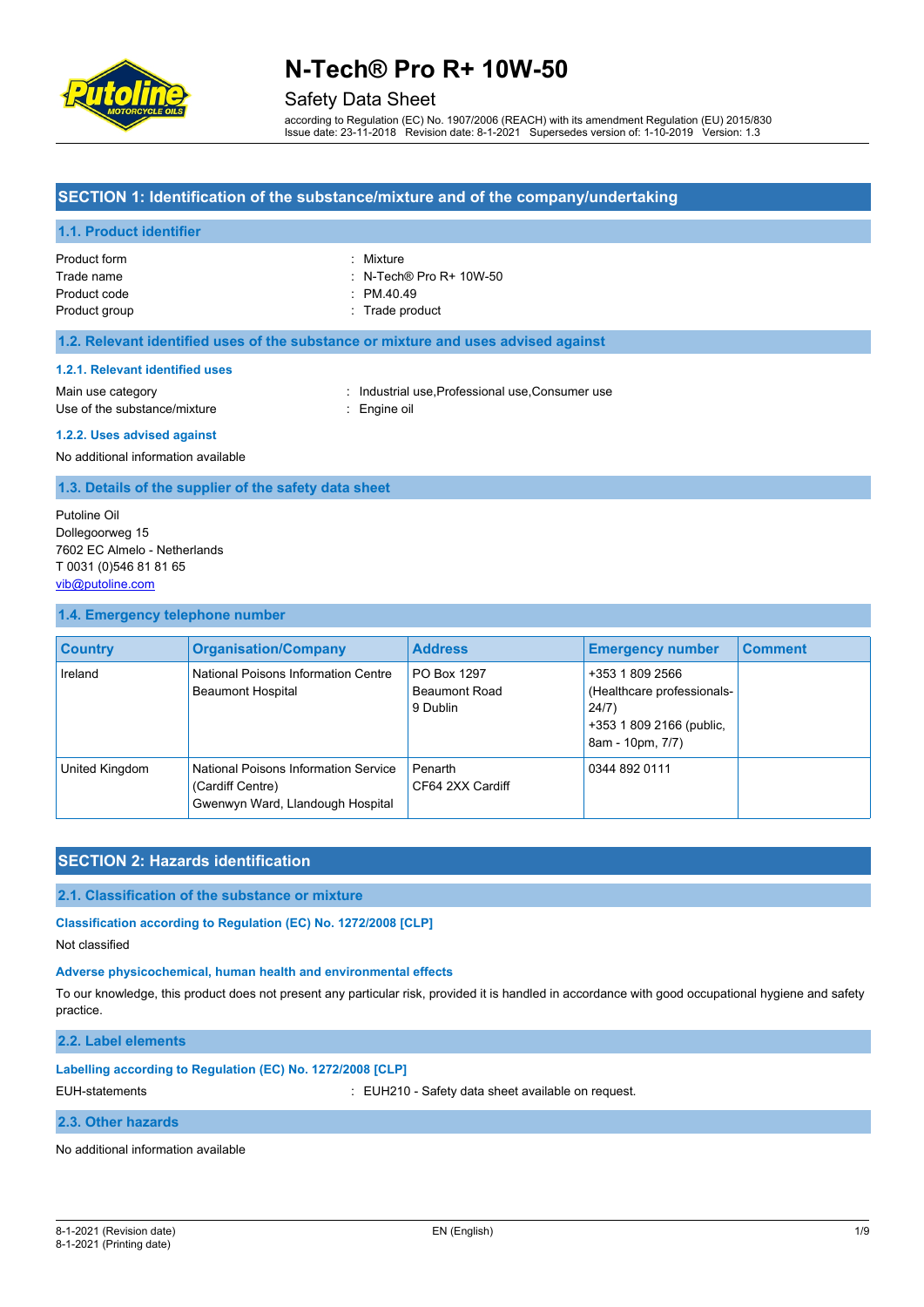### Safety Data Sheet

according to Regulation (EC) No. 1907/2006 (REACH) with its amendment Regulation (EU) 2015/830

#### **SECTION 3: Composition/information on ingredients**

#### **3.1. Substances**

Not applicable

### **3.2. Mixtures**

Comments : Highly refined mineral oils and additives.

| <b>Name</b>                     | <b>Product identifier</b>                                                 | $\frac{9}{6}$ | <b>Classification according to</b><br><b>Requiation (EC) No.</b><br>1272/2008 [CLP] |
|---------------------------------|---------------------------------------------------------------------------|---------------|-------------------------------------------------------------------------------------|
| Oil Soluble Polyalkylene Glycol | (CAS-No.) proprietary<br>(EC-No.) Polymer                                 | $1 - 5$       | Aquatic Chronic 3, H412                                                             |
| Bis(nonylphenyl)amine           | (CAS-No.) 36878-20-3<br>(EC-No.) 253-249-4<br>(REACH-no) 01-2119488911-28 | $0.1 - 2.5$   | Aquatic Chronic 4, H413                                                             |

Comments **Source 20 Comments** : The highly refined mineral oil contains <3% (w/w) DMSOextract, according to IP346.

Full text of H-statements: see section 16

| <b>SECTION 4: First aid measures</b>   |                                                                  |
|----------------------------------------|------------------------------------------------------------------|
| 4.1. Description of first aid measures |                                                                  |
| First-aid measures after inhalation    | : Remove person to fresh air and keep comfortable for breathing. |
| First-aid measures after skin contact  | Wash skin with plenty of water.                                  |
| First-aid measures after eye contact   | : Rinse eyes with water as a precaution.                         |
| First-aid measures after ingestion     | : Call a poison center or a doctor if you feel unwell.           |

**4.2. Most important symptoms and effects, both acute and delayed**

No additional information available

**4.3. Indication of any immediate medical attention and special treatment needed**

Treat symptomatically.

| <b>SECTION 5: Firefighting measures</b>                         |                                                                                                                                           |  |  |  |
|-----------------------------------------------------------------|-------------------------------------------------------------------------------------------------------------------------------------------|--|--|--|
| 5.1. Extinguishing media                                        |                                                                                                                                           |  |  |  |
| Suitable extinguishing media<br>Unsuitable extinguishing media  | : Water spray. Dry powder. Foam. Carbon dioxide.<br>: Do not use a heavy water stream.                                                    |  |  |  |
| 5.2. Special hazards arising from the substance or mixture      |                                                                                                                                           |  |  |  |
| Fire hazard<br>Hazardous decomposition products in case of fire | : Combustible liquid.<br>: Incomplete combustion releases dangerous carbon monoxide, carbon dioxide and other<br>toxic gases.             |  |  |  |
| 5.3. Advice for firefighters                                    |                                                                                                                                           |  |  |  |
| Protection during firefighting                                  | Do not attempt to take action without suitable protective equipment. Self-contained<br>breathing apparatus. Complete protective clothing. |  |  |  |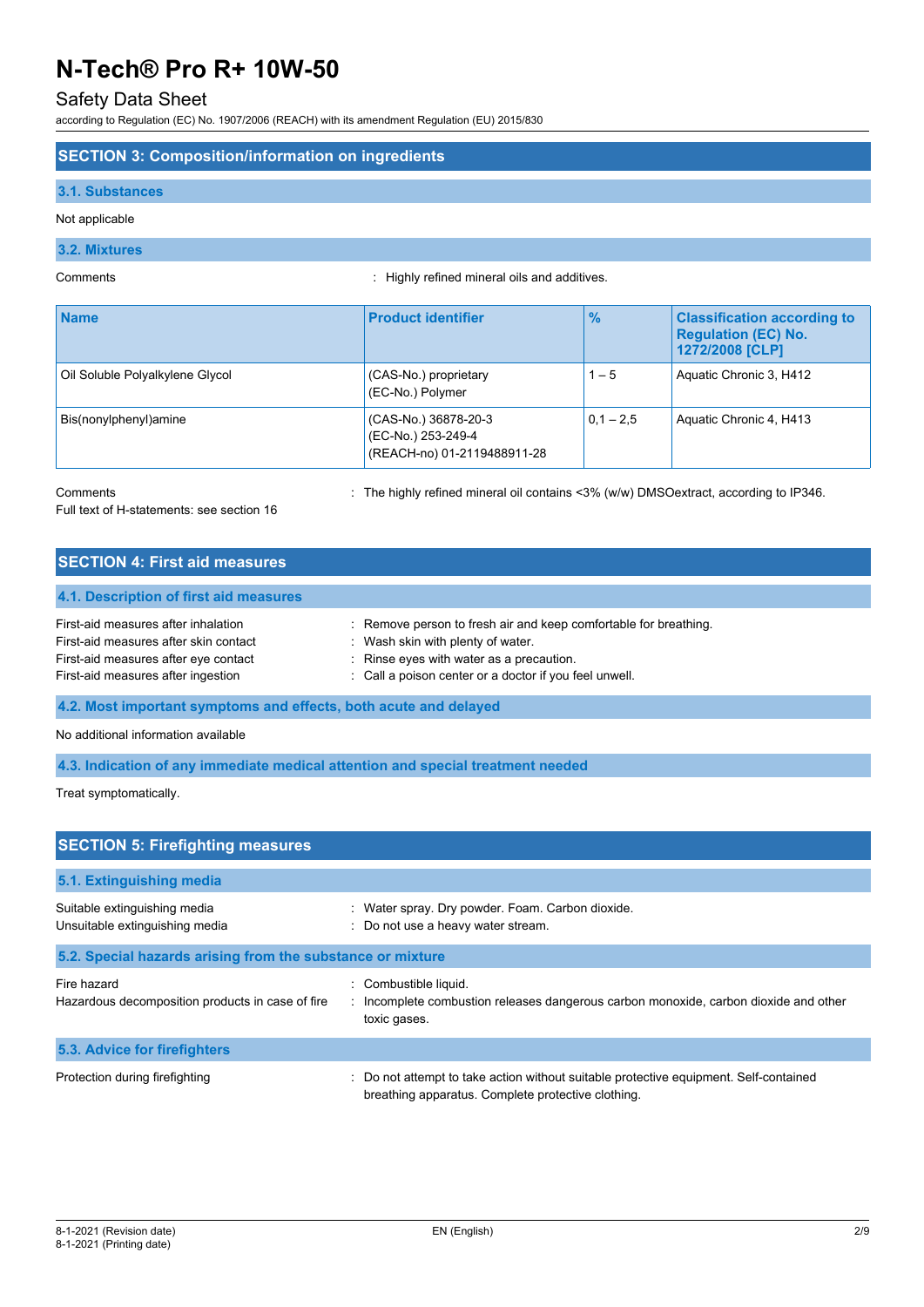### Safety Data Sheet

according to Regulation (EC) No. 1907/2006 (REACH) with its amendment Regulation (EU) 2015/830

| <b>SECTION 6: Accidental release measures</b>                            |                                                                                                                                                              |  |  |  |
|--------------------------------------------------------------------------|--------------------------------------------------------------------------------------------------------------------------------------------------------------|--|--|--|
| 6.1. Personal precautions, protective equipment and emergency procedures |                                                                                                                                                              |  |  |  |
| 6.1.1. For non-emergency personnel<br>Emergency procedures               | : Ventilate spillage area.                                                                                                                                   |  |  |  |
| 6.1.2. For emergency responders<br>Protective equipment                  | Do not attempt to take action without suitable protective equipment. For further information<br>refer to section 8: "Exposure controls/personal protection". |  |  |  |
| <b>6.2. Environmental precautions</b>                                    |                                                                                                                                                              |  |  |  |
| Avoid release to the environment                                         |                                                                                                                                                              |  |  |  |
| 6.3. Methods and material for containment and cleaning up                |                                                                                                                                                              |  |  |  |
| Methods for cleaning up<br>Other information                             | : Take up liquid spill into absorbent material.<br>Dispose of materials or solid residues at an authorized site.                                             |  |  |  |
| 6.4. Reference to other sections                                         |                                                                                                                                                              |  |  |  |
| For further information refer to section 13.                             |                                                                                                                                                              |  |  |  |

| <b>SECTION 7: Handling and storage</b>                            |                                                                                                                                                                                              |  |  |  |
|-------------------------------------------------------------------|----------------------------------------------------------------------------------------------------------------------------------------------------------------------------------------------|--|--|--|
| 7.1. Precautions for safe handling                                |                                                                                                                                                                                              |  |  |  |
| Precautions for safe handling<br>Hygiene measures                 | : Ensure good ventilation of the work station. Wear personal protective equipment.<br>: Do not eat, drink or smoke when using this product. Always wash hands after handling the<br>product. |  |  |  |
| 7.2. Conditions for safe storage, including any incompatibilities |                                                                                                                                                                                              |  |  |  |
| Storage conditions<br>Storage temperature                         | : Store in a well-ventilated place. Keep cool.<br>: $<$ 40 °C                                                                                                                                |  |  |  |
| 7.3. Specific end use(s)                                          |                                                                                                                                                                                              |  |  |  |

No additional information available

### **SECTION 8: Exposure controls/personal protection**

**8.1. Control parameters**

#### **8.1.1 National occupational exposure and biological limit values**

| N-Tech® Pro R+ 10W-50                                                                                                                                      |                                           |  |
|------------------------------------------------------------------------------------------------------------------------------------------------------------|-------------------------------------------|--|
| <b>EU - Indicative Occupational Exposure Limit (IOEL)</b>                                                                                                  |                                           |  |
| Exposure limits/standards for materials that can be<br>formed when handling this product. When<br>mists/aerosols can occur the following is<br>recommended | 5 mg/m3 - ACGIH TLV (inhalable fraction). |  |

#### **8.1.2. Recommended monitoring procedures**

No additional information available

#### **8.1.3. Air contaminants formed**

No additional information available

#### **8.1.4. DNEL and PNEC**

No additional information available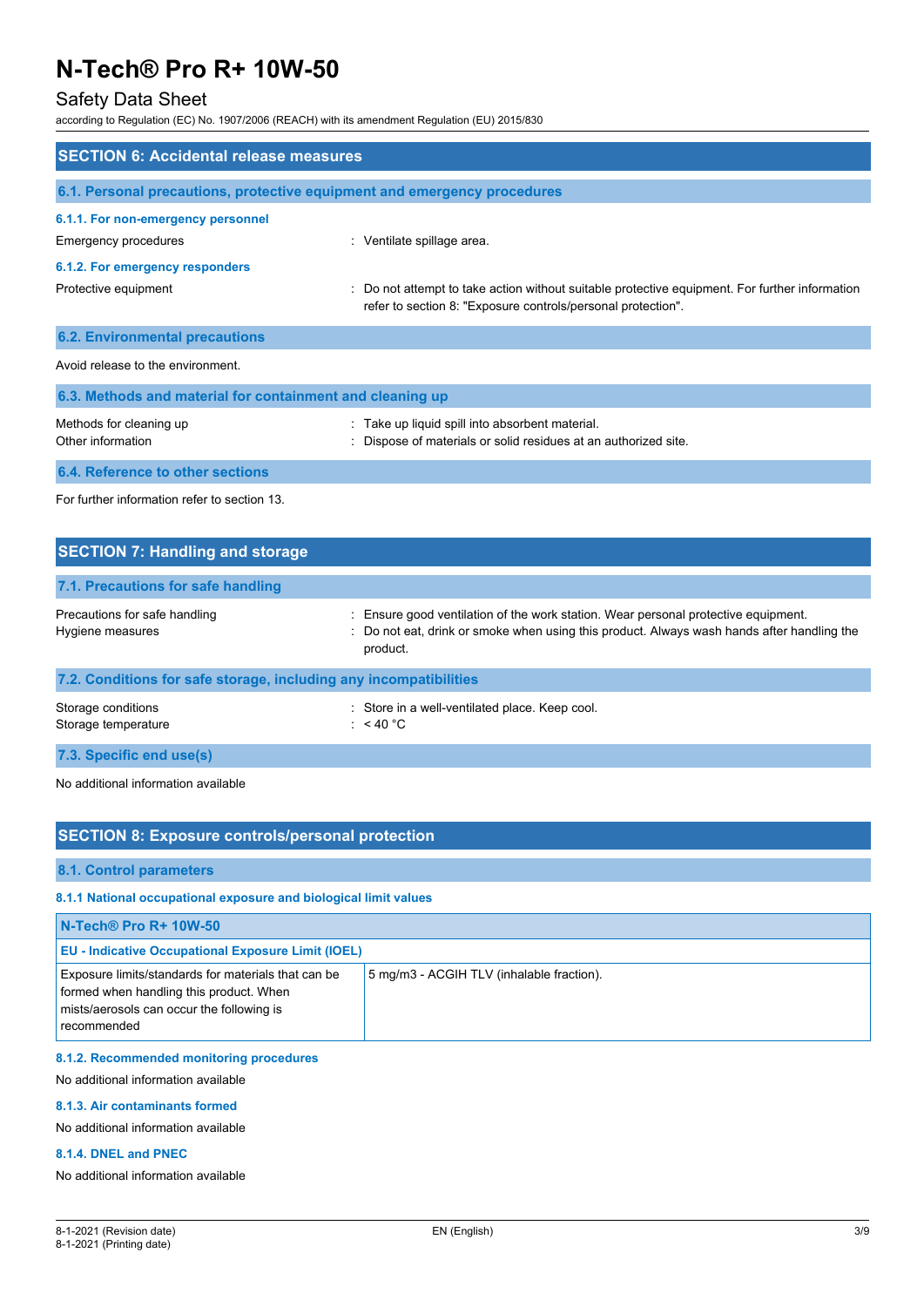### Safety Data Sheet

according to Regulation (EC) No. 1907/2006 (REACH) with its amendment Regulation (EU) 2015/830

#### **8.1.5. Control banding**

No additional information available

#### **8.2. Exposure controls**

#### **8.2.1. Appropriate engineering controls**

#### **Appropriate engineering controls:**

Ensure good ventilation of the work station.

#### **8.2.2. Personal protection equipment**

#### **Personal protective equipment symbol(s):**



#### **8.2.2.1. Eye and face protection**

| Eye protection: |                             |                        |                 |
|-----------------|-----------------------------|------------------------|-----------------|
| Safety glasses  |                             |                        |                 |
| Type            | <b>Field of application</b> | <b>Characteristics</b> | <b>Standard</b> |
| Safety glasses  | Droplet                     | clear                  | <b>EN 166</b>   |

#### **8.2.2.2. Skin protection**

# **Skin and body protection:** Wear suitable protective clothing

| Hand protection:  |                                                    |                                                        |                |                    |                   |
|-------------------|----------------------------------------------------|--------------------------------------------------------|----------------|--------------------|-------------------|
| Protective gloves |                                                    |                                                        |                |                    |                   |
| <b>Type</b>       | <b>Material</b>                                    | Permeation                                             | Thickness (mm) | <b>Penetration</b> | <b>Standard</b>   |
| Reusable gloves   | Nitrile rubber (NBR),<br>Neoprene rubber<br>(HNBR) | $5$ (> 240 minutes), 6 (> $\geq$ ≥0,35<br>480 minutes) |                |                    | <b>EN ISO 374</b> |

#### **8.2.2.3. Respiratory protection**

| Doc<br>≎tion.<br>. Ter<br>'''<br>$\sim$ $\sim$ $\sim$ $\sim$<br>.<br>. |  |  |
|------------------------------------------------------------------------|--|--|
|                                                                        |  |  |

#### In case of insufficient ventilation, wear suitable respiratory equipment

#### **8.2.2.4. Thermal hazards**

No additional information available

#### **8.2.3. Environmental exposure controls**

#### **Environmental exposure controls:**

Avoid release to the environment.

| <b>SECTION 9: Physical and chemical properties</b> |                                                            |  |
|----------------------------------------------------|------------------------------------------------------------|--|
|                                                    | 9.1. Information on basic physical and chemical properties |  |
| Physical state                                     | : Liguid                                                   |  |
| Colour                                             | $\therefore$ Brown.                                        |  |
| Odour                                              | : characteristic.                                          |  |
| Odour threshold                                    | : No data available                                        |  |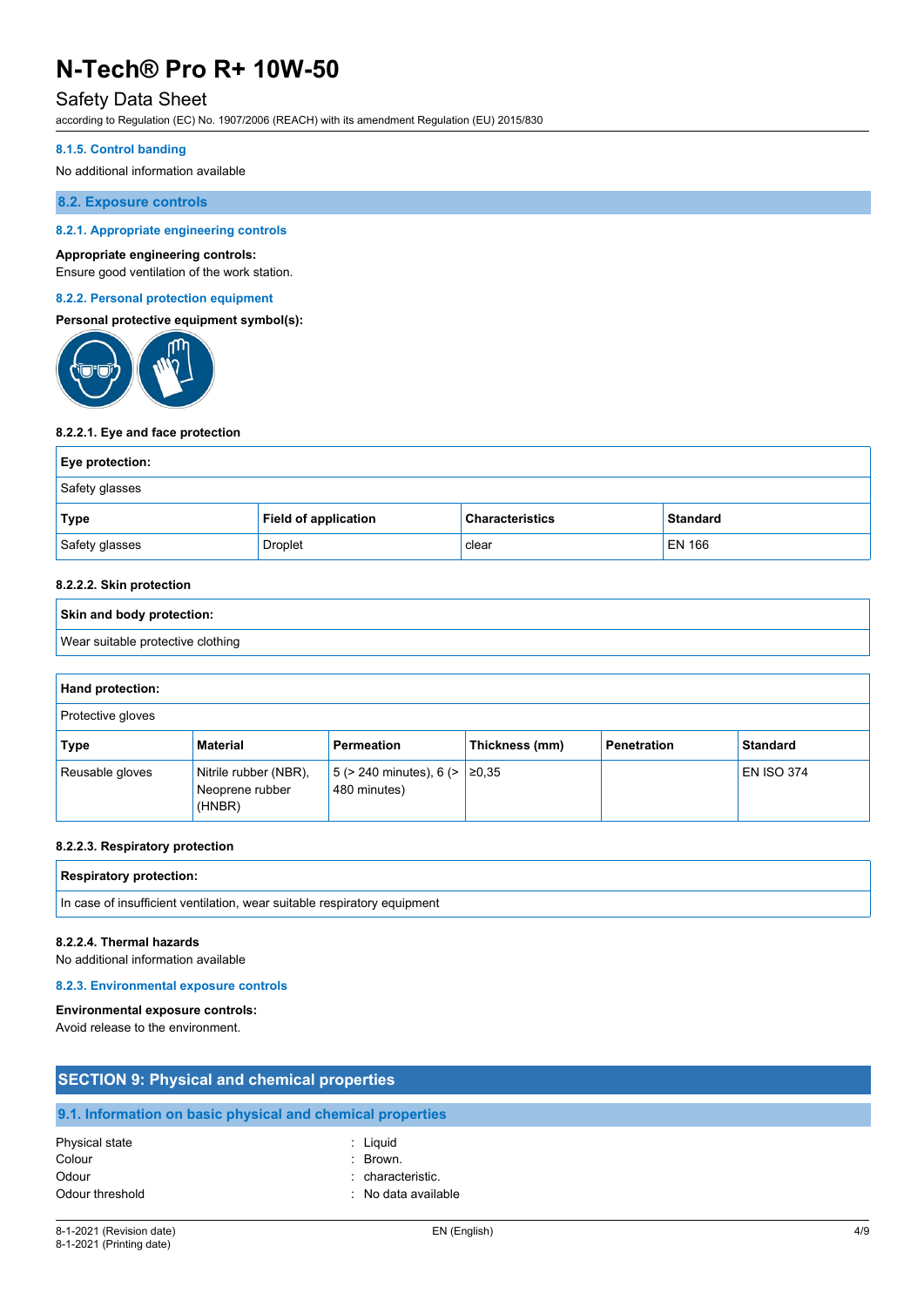### Safety Data Sheet

according to Regulation (EC) No. 1907/2006 (REACH) with its amendment Regulation (EU) 2015/830

| рH                                              | : No data available                           |
|-------------------------------------------------|-----------------------------------------------|
| Relative evaporation rate (butylacetate=1)      | No data available                             |
| Melting point                                   | : Not applicable                              |
| Freezing point                                  | $\therefore$ -33 °C - ASTM D5950 (pour point) |
| Boiling point                                   | No data available                             |
| Flash point                                     | $: 240 °C$ - ASTM D92 (COC)                   |
| Auto-ignition temperature                       | : No data available                           |
| Decomposition temperature                       | : No data available                           |
| Flammability (solid, gas)                       | Not applicable                                |
| Vapour pressure                                 | : No data available                           |
| Relative vapour density at 20 °C                | No data available                             |
| Relative density                                | No data available                             |
| Density                                         | 0,855 kg/l (15 °C) - ASTM D4052               |
| Solubility                                      | Water: Insoluble / Slightly miscible          |
| Partition coefficient n-octanol/water (Log Pow) | No data available                             |
| Viscosity, kinematic                            | 119 mm²/s (40 °C) - ASTM D7279                |
| Viscosity, dynamic                              | No data available                             |
| Explosive properties                            | No data available                             |
| Oxidising properties                            | No data available                             |
| <b>Explosive limits</b>                         | No data available                             |
|                                                 |                                               |

#### **9.2. Other information**

No additional information available

### **SECTION 10: Stability and reactivity**

#### **10.1. Reactivity**

The product is non-reactive under normal conditions of use, storage and transport.

**10.2. Chemical stability**

Stable under normal conditions.

**10.3. Possibility of hazardous reactions**

Reacts violently with (strong) oxidizers.

**10.4. Conditions to avoid**

None under recommended storage and handling conditions (see section 7).

**10.5. Incompatible materials**

No additional information available

**10.6. Hazardous decomposition products**

Under normal conditions of storage and use, hazardous decomposition products should not be produced.

LD50 dermal rat **business and all contract to the 2000 mg/kg bodyweight (OECD 402 method)** 

| <b>SECTION 11: Toxicological information</b>                                    |                                                          |  |
|---------------------------------------------------------------------------------|----------------------------------------------------------|--|
| 11.1 Information on toxicological effects                                       |                                                          |  |
| Acute toxicity (oral)<br>Acute toxicity (dermal)<br>Acute toxicity (inhalation) | : Not classified<br>: Not classified<br>: Not classified |  |
| Bis(nonylphenyl)amine (36878-20-3)                                              |                                                          |  |
| LD50 oral rat                                                                   | > 5000 mg/kg bodyweight (OECD 401 method)                |  |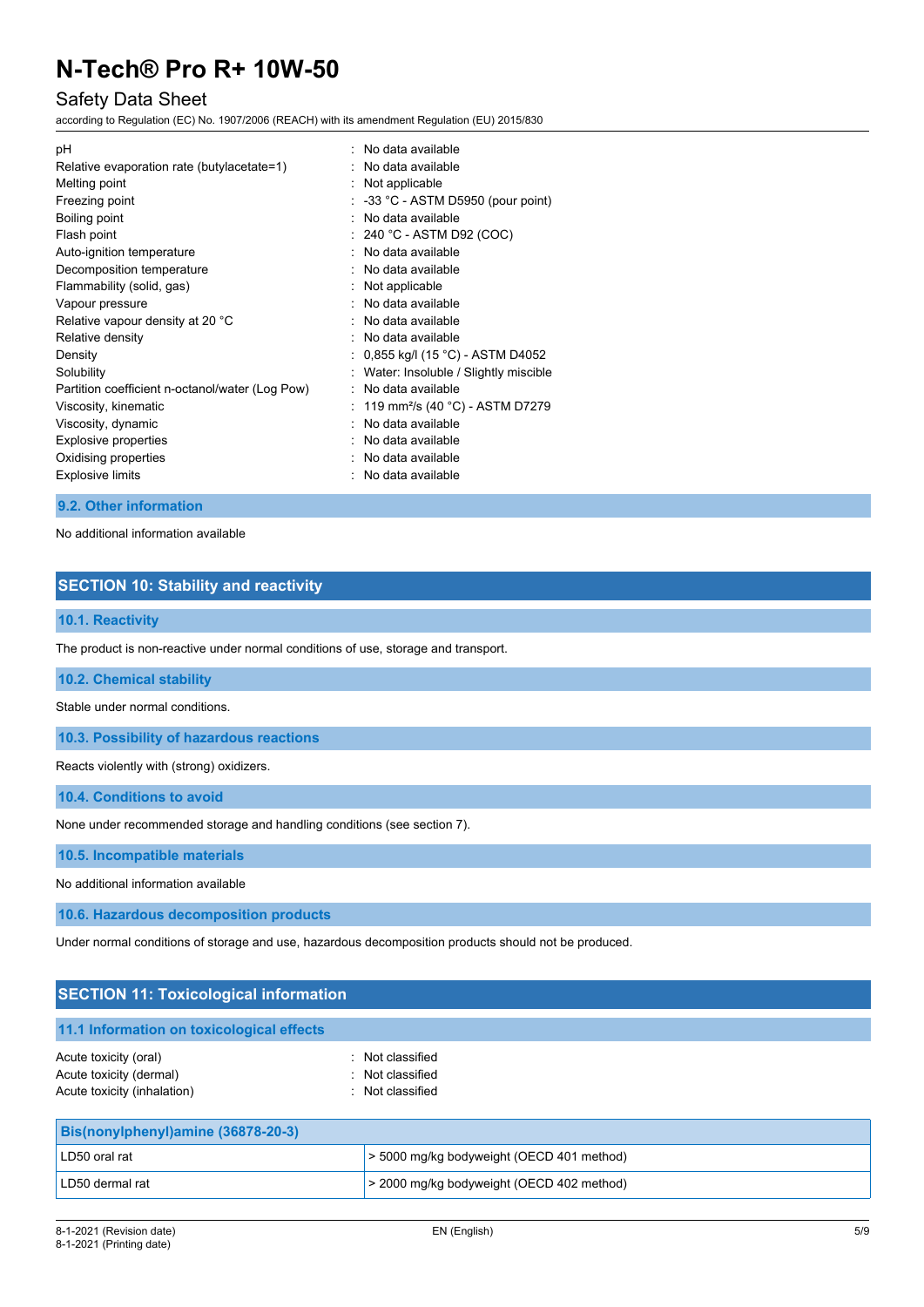# Safety Data Sheet

according to Regulation (EC) No. 1907/2006 (REACH) with its amendment Regulation (EU) 2015/830

| Skin corrosion/irritation         | : Not classified                            |
|-----------------------------------|---------------------------------------------|
| Serious eye damage/irritation     | : Not classified                            |
| Respiratory or skin sensitisation | : Not classified                            |
| Germ cell mutagenicity            | : Not classified                            |
| Carcinogenicity                   | : Not classified                            |
| Reproductive toxicity             | : Not classified                            |
| STOT-single exposure              | : Not classified                            |
| STOT-repeated exposure            | : Not classified                            |
| Aspiration hazard                 | : Not classified                            |
| N-Tech® Pro R+ 10W-50             |                                             |
| Viscosity, kinematic              | 119 mm <sup>2</sup> /s (40 °C) - ASTM D7279 |

| <b>SECTION 12: Ecological information</b>                             |                                                                                                                                                |
|-----------------------------------------------------------------------|------------------------------------------------------------------------------------------------------------------------------------------------|
| 12.1. Toxicity                                                        |                                                                                                                                                |
| Ecology - general<br>Hazardous to the aquatic environment, short-term | : The product is not considered harmful to aquatic organisms nor to cause long-term adverse<br>effects in the environment.<br>: Not classified |
| (acute)                                                               |                                                                                                                                                |
| Hazardous to the aquatic environment, long-term<br>(chronic)          | : Not classified                                                                                                                               |
| Not rapidly degradable                                                |                                                                                                                                                |
|                                                                       |                                                                                                                                                |
| Bis(nonylphenyl)amine (36878-20-3)                                    |                                                                                                                                                |
| LC50 - Fish [1]                                                       | > 100 mg/l Brachydanio rerio (zebra-fish)                                                                                                      |
| EC50 - Crustacea [1]                                                  | > 100 mg/l (OECD 202 method)                                                                                                                   |
| EC50 72h - Algae [1]                                                  | $> 100$ mg/l                                                                                                                                   |
| NOEC chronic crustacea                                                | $> 10$ mg/l                                                                                                                                    |
| NOEC chronic algae                                                    | $> 10$ mg/l                                                                                                                                    |
| 12.2. Persistence and degradability                                   |                                                                                                                                                |
| Bis(nonylphenyl)amine (36878-20-3)                                    |                                                                                                                                                |
| Biodegradation                                                        | 1 % (test concentration 20,1 mg/l)                                                                                                             |
| <b>Oil Soluble Polyalkylene Glycol (proprietary)</b>                  |                                                                                                                                                |
| Persistence and degradability                                         | Not readily biodegradable.                                                                                                                     |
| 12.3. Bioaccumulative potential                                       |                                                                                                                                                |
| No additional information available                                   |                                                                                                                                                |
| 12.4. Mobility in soil                                                |                                                                                                                                                |
| No additional information available                                   |                                                                                                                                                |
| 12.5. Results of PBT and vPvB assessment                              |                                                                                                                                                |
| No additional information available                                   |                                                                                                                                                |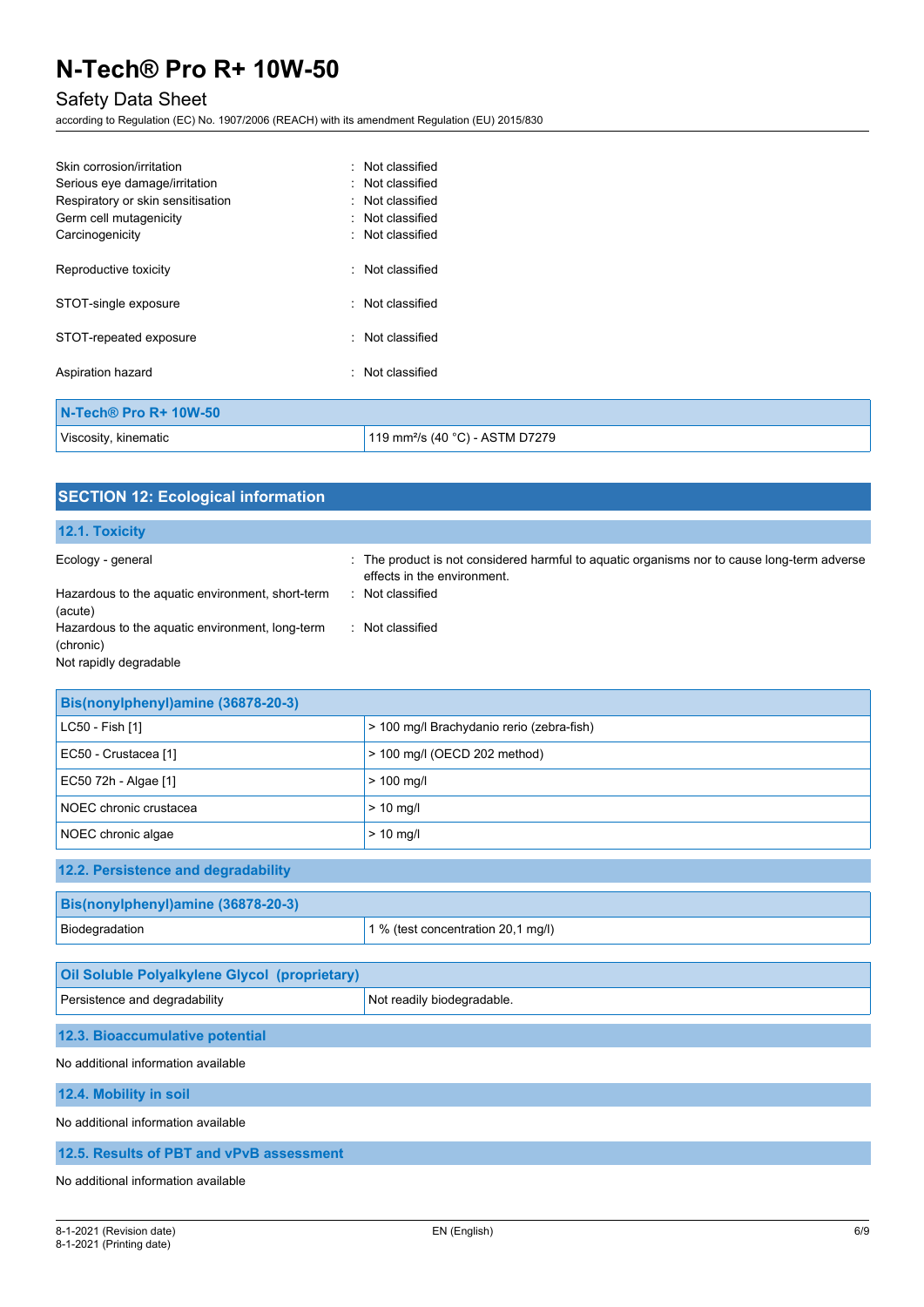### Safety Data Sheet

according to Regulation (EC) No. 1907/2006 (REACH) with its amendment Regulation (EU) 2015/830

#### **12.6. Other adverse effects**

No additional information available

## **SECTION 13: Disposal considerations**

# **13.1. Waste treatment methods**

Waste treatment methods : Dispose of contents/container in accordance with licensed collector's sorting instructions. European List of Waste (LoW) code : 13 02 05<sup>\*</sup> - mineral-based non-chlorinated engine, gear and lubricating oils

#### **SECTION 14: Transport information**

| In accordance with ADR / IMDG / IATA / ADN / RID |               |               |               |               |
|--------------------------------------------------|---------------|---------------|---------------|---------------|
| <b>ADR</b>                                       | <b>IMDG</b>   | <b>IATA</b>   | <b>ADN</b>    | <b>RID</b>    |
| 14.1. UN number                                  |               |               |               |               |
| Not regulated                                    | Not regulated | Not regulated | Not regulated | Not regulated |
| 14.2. UN proper shipping name                    |               |               |               |               |
| Not regulated                                    | Not regulated | Not regulated | Not regulated | Not regulated |
| 14.3. Transport hazard class(es)                 |               |               |               |               |
| Not regulated                                    | Not regulated | Not regulated | Not regulated | Not regulated |
| 14.4. Packing group                              |               |               |               |               |
| Not regulated                                    | Not regulated | Not regulated | Not regulated | Not regulated |
| <b>14.5. Environmental hazards</b>               |               |               |               |               |
| Not regulated                                    | Not regulated | Not regulated | Not regulated | Not regulated |
| No supplementary information available           |               |               |               |               |

#### **14.6. Special precautions for user**

**Overland transport** Not regulated **Transport by sea** Not regulated **Air transport** Not regulated **Inland waterway transport** Not regulated **Rail transport** Not regulated

**14.7. Transport in bulk according to Annex II of Marpol and the IBC Code**

Not applicable

#### **SECTION 15: Regulatory information**

#### **15.1. Safety, health and environmental regulations/legislation specific for the substance or mixture**

#### **15.1.1. EU-Regulations**

Contains no REACH substances with Annex XVII restrictions Contains no substance on the REACH candidate list Contains no REACH Annex XIV substances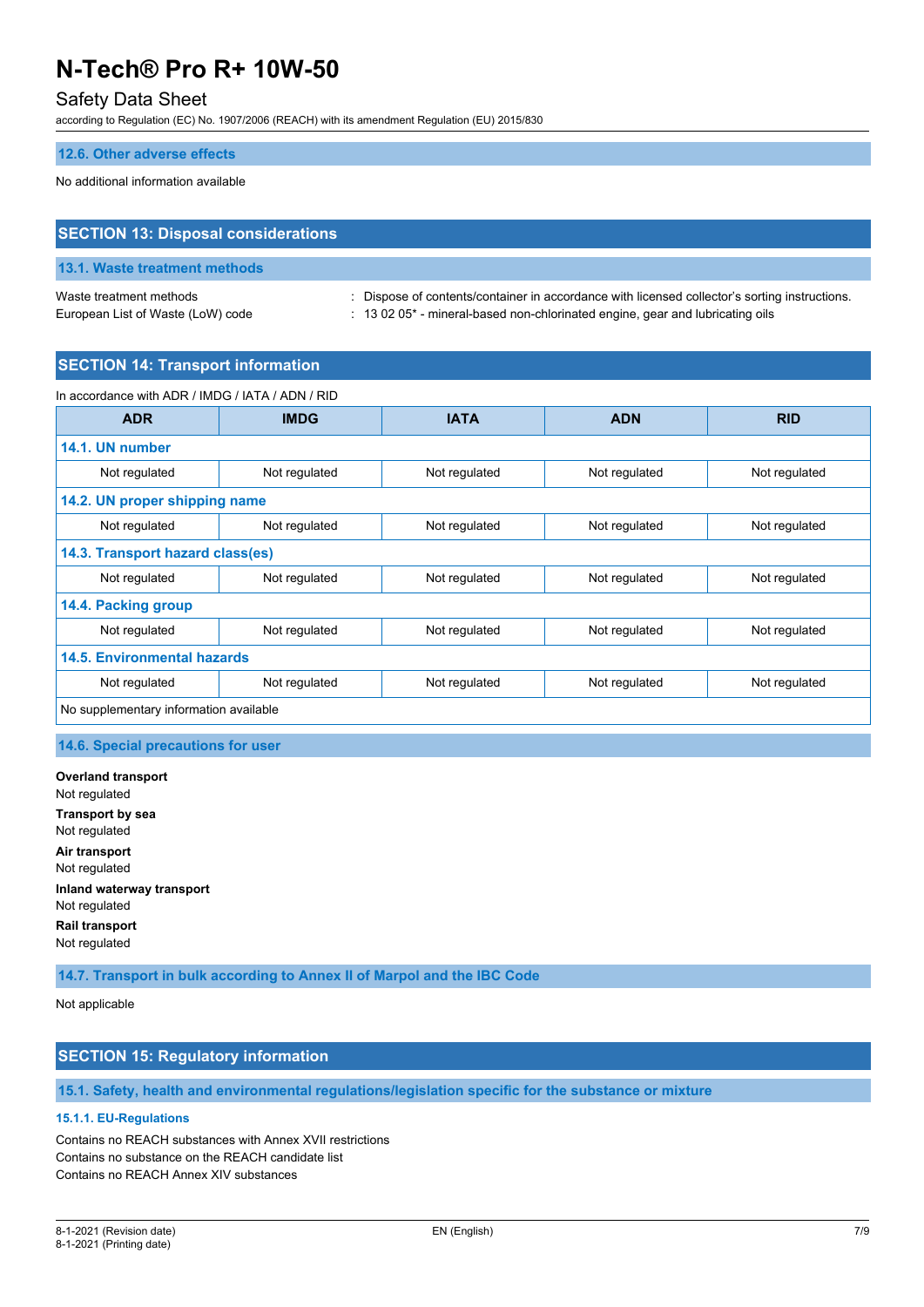### Safety Data Sheet

according to Regulation (EC) No. 1907/2006 (REACH) with its amendment Regulation (EU) 2015/830

Contains no substance subject to Regulation (EU) No 649/2012 of the European Parliament and of the Council of 4 July 2012 concerning the export and import of hazardous chemicals.

Contains no substance subject to Regulation (EU) No 2019/1021 of the European Parliament and of the Council of 20 June 2019 on persistent organic pollutants

#### **15.1.2. National regulations**

No additional information available

**15.2. Chemical safety assessment**

No chemical safety assessment has been carried out

#### **SECTION 16: Other information**

| Indication of changes: |                                           |               |                 |
|------------------------|-------------------------------------------|---------------|-----------------|
| <b>Section</b>         | <b>Changed item</b>                       | <b>Change</b> | <b>Comments</b> |
|                        | Supersedes                                | Modified      |                 |
|                        | Revision date                             | Modified      |                 |
| 3                      | Composition/information on<br>ingredients | Modified      |                 |
| 4.1                    | First-aid measures after ingestion        | Modified      |                 |
| 9.1                    | Viscosity, kinematic                      | Modified      |                 |
| 9.1                    | Flash point                               | Modified      |                 |
| 9.1                    | Density                                   | Modified      |                 |
| 16                     | Abbreviations and acronyms                | Modified      |                 |

| <b>Abbreviations and acronyms:</b> |                                                                                                 |
|------------------------------------|-------------------------------------------------------------------------------------------------|
| <b>ADN</b>                         | European Agreement concerning the International Carriage of Dangerous Goods by Inland Waterways |
| <b>ADR</b>                         | European Agreement concerning the International Carriage of Dangerous Goods by Road             |
| <b>ATE</b>                         | <b>Acute Toxicity Estimate</b>                                                                  |
| <b>BCF</b>                         | <b>Bioconcentration factor</b>                                                                  |
| <b>BLV</b>                         | <b>Biological limit value</b>                                                                   |
| <b>BOD</b>                         | Biochemical oxygen demand (BOD)                                                                 |
| COD                                | Chemical oxygen demand (COD)                                                                    |
| <b>DMEL</b>                        | Derived Minimal Effect level                                                                    |
| <b>DNEL</b>                        | Derived-No Effect Level                                                                         |
| EC-No.                             | European Community number                                                                       |
| <b>EC50</b>                        | Median effective concentration                                                                  |
| EN                                 | European Standard                                                                               |
| <b>IARC</b>                        | International Agency for Research on Cancer                                                     |
| <b>IATA</b>                        | International Air Transport Association                                                         |
| <b>IMDG</b>                        | International Maritime Dangerous Goods                                                          |
| <b>LC50</b>                        | Median lethal concentration                                                                     |
| LD50                               | Median lethal dose                                                                              |
| <b>LOAEL</b>                       | Lowest Observed Adverse Effect Level                                                            |